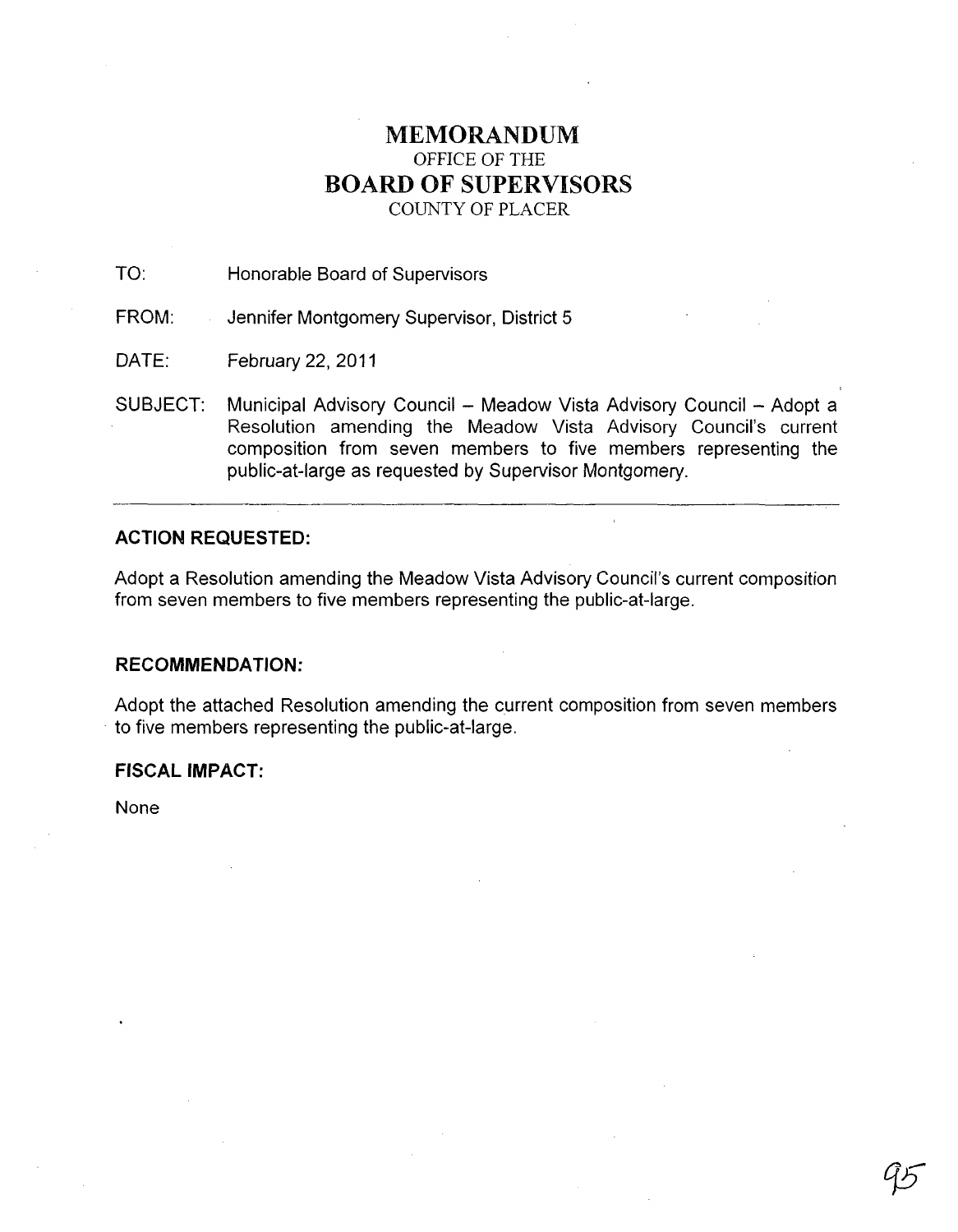# Before the Board of Supervisors County of Placer, State of California

In the matter of:

Resolution No:

A RESOLUTION AMENDING RESOLUTION NO. 2005-26 ESTABLISHING THE MEADOW VISTA MUNICIPAL ADVISORY **COUNCIL** 

The following RESOLUTION was duly passed by the Board of Supervisors of the County of Placer at a regular meeting held, February 22, 2011 by the following vote on roll call:

Ayes:

Noes:

Absent: Signed and approved by me after its passage.

Robert M. Weygandt, Chairman, Board of Supervisors Attest: Clerk of said Board

Ann Holman

BE IT HEREBY RESOLVED by the Placer County Board of Supervisors as follows:

- 1. COUNCIL ESTABLISHED: Pursuant to the provisions of the Government Code Section 31010, there is hereby established the Meadow Vista Municipal Advisory Council.
- 2. TERRITORIAL JURISDICTION: The Council shall represent that territorial area as shown on attached Exhibit "A"
- 3. COMPOSITION: The Council shall have (5) five at-large members appointed by the Board of Supervisors.
- 4. QUALIFICATION FOR MEMBERSHIP: Members shall, at the time of appointment and at all times during term of office, be residents within the MAC boundaries, or property owners of real property within the area, or business owners or managers operating a business within such area. Failure to maintain such status shall result in a vacancy in office.